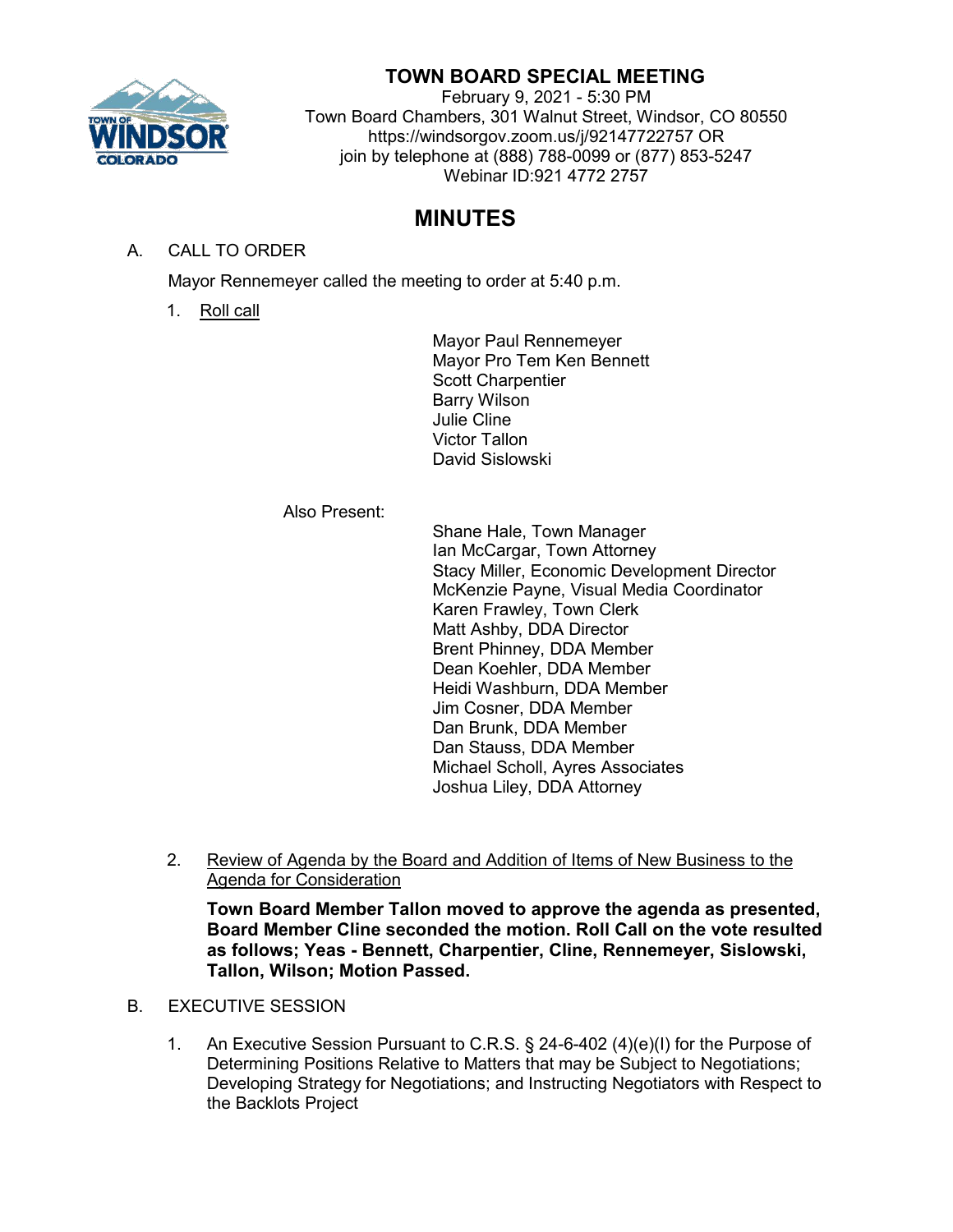**Town Board Member Wilson moved to enter into an Executive Session pursuant to C.R.S. § 24-6-402 (4)(e)(I) for the purpose of determining positions relative to matters that may be subject to negotiations; developing strategy for negotiations; and instructing negotiators with respect to the Backlots Project, Town Board Member Tallon seconded the motion. Roll Call on the vote resulted as follows; Yeas - Bennett, Charpentier , Cline, Rennemeyer, Sislowski, Tallon, Wilson; Motion Passed unanimously.**

Upon a motion duly made, the Town Board entered into an Executive Session at 5:45 p.m.

The Town Board returned to the Special Meeting at 8:42 p.m.

Upon returning to the Special Meeting, Mayor Rennemeyer advised that if any participants in the Executive Session believed the session contained any substantial discussion of any matters not included in the motion to convene the Executive Session, or believed any improper action occurred during the Session in violation of the Open Meetings Law; such concerns should now be stated. Hearing none, the Special Meeting proceeded to Recess.

### C. RECESS

**Town Board Member Tallon moved to recess until February 10, 2021 at 5:45 p.m., Mayor Pro Tem Bennett seconded the motion. Roll Call on the vote resulted as follows; Yeas - Bennett, Charpentier , Cline, Rennemeyer, Sislowski, Tallon, Wilson; Motion Passed.**

Upon a motion duly made, the special meeting was recessed at 8:41 p.m.

#### D. RECONVENE

The Special Meeting reconvened and was reopened by Mayor Rennemeyer on February 10, 2021 at 5:56 p.m.

### E. EXECUTIVE SESSION

An Executive Session Pursuant to C.R.S. § 24-6-402 (4)(e)(I) for the Purpose of Determining Positions Relative to Matters that may be Subject to Negotiations; Developing Strategy for Negotiations; and Instructing Negotiators with Respect to the Backlots Project

**Mayor Pro Tem Bennett moved to reenter into an Executive Session pursuant to C.R.S. § 24-6-402 (4)(e)(I) for the purpose of determining positions relative to matters that may be subject to negotiations; developing strategy for negotiations; and instructing negotiators with respect to the Backlots Project, Town Board Member Wilson seconded the motion. Roll Call on the vote resulted as follows; Yeas - Bennett, Charpentier, Cline, Rennemeyer, Sislowski, Tallon, Wilson; Motion Passed unanimously.**